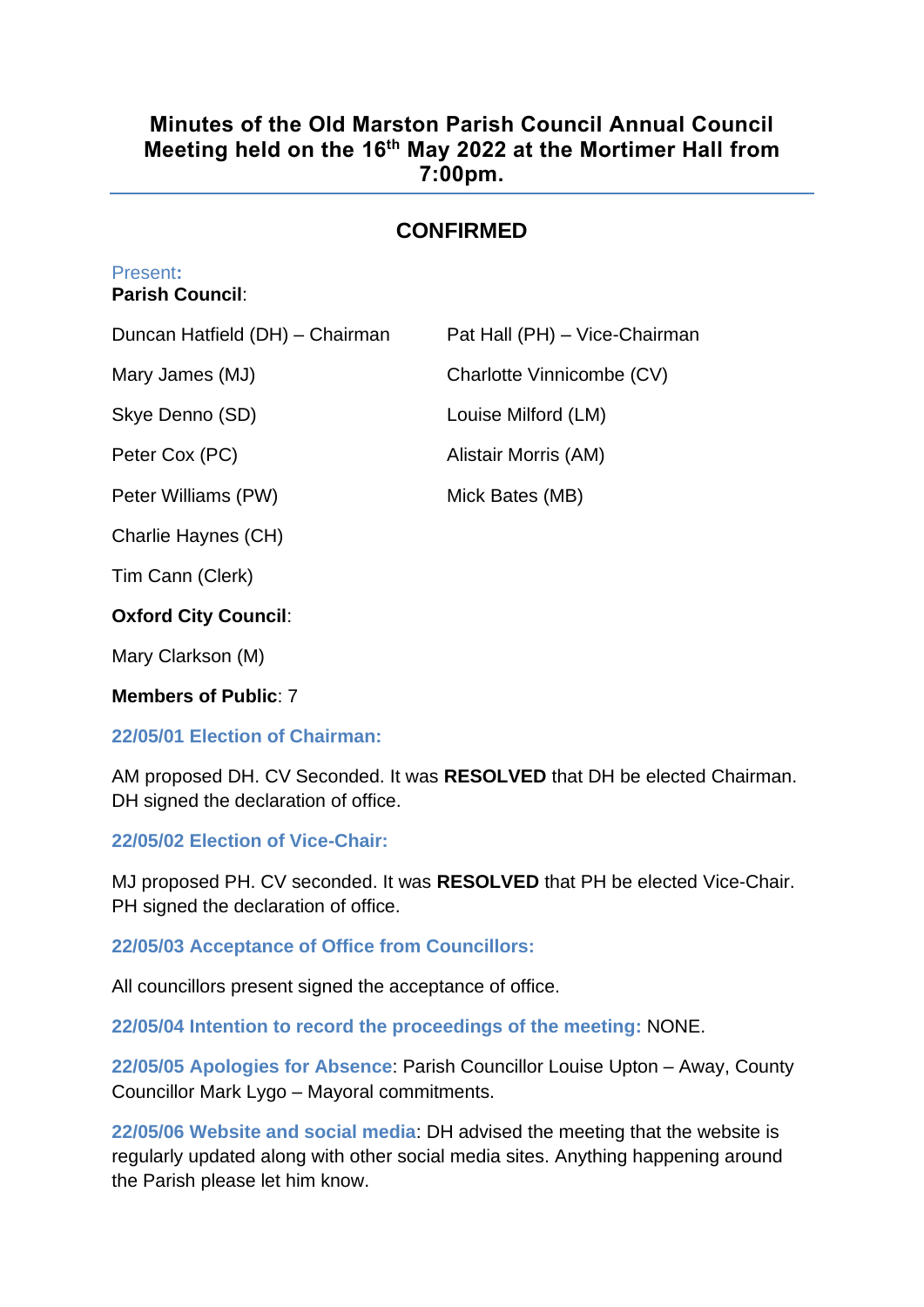# **22/05/07 Public, County & City Councillors & Thames Valley Police participation (if any requests received)**

- **a. Thames Valley Police**: No report received.
- **b. County & City Councillor Reports**: Mary Clarkson reported that she met with Mark Lygo and a county officer with regard to the cycle markings on the road in Marsh Lane, which were added without consultation, and this is being looked into. The parking restrictions in Elms Drive which were reported to be reversed last September have not yet happened. Mary is investigating.
- **c. Public**: NONE.

## **22/05/08 Minutes of the Parish Council Meeting held on 4 th April 2022**.

• It was **RESOLVED** these are a true record.

# **22/05/09 Matters Arising (omitting those for which an Agenda heading follows)**:

• PW said about the proposed development in Marston Paddock. There was a strong delegation from the St Nicholas Park mobile home site at the last meeting. MC advised that she, nor Mark Lygo, were made aware that it was on the agenda of the Planning Committee. The Clerk advised that he had contacted planning and took advice from the OALC; however there had not been any breach in legal procedures. It was **RESOLVED** that the Clerk contact the City Council to ensure this does not happen again.

# **22/05/10 Operational Checks**:

- The Clerk reported that the weekly checks on the defibrillator had been carried out with no faults found.
- The Clerk reported that the weekly checks on the play equipment had been carried out with no faults found. CH mentioned the 'NO DOG' sign in the Boults Lane play area was missing. It was agreed it will be replaced.

# **22/05/11 Queen's Platinum Jubilee:**

It was **RESOLVED** that the Parish Council pay for the beacon torch at the Red Lion. The church event is on Saturday 11am to 2/3pm. The Clerk will check with the Red Lion to make sure events do not clash. Hanging bunting will be organised by a small working party.

# **22/05/12 Annual Parishioners Meeting:**

It was **RESOLVED** this will be on Monday 30<sup>th</sup> May at 7pm in the Mortimer Hall.

# **22/05/13 Planning**:

## **Applications considered between meetings**: NONE.

**Decisions**: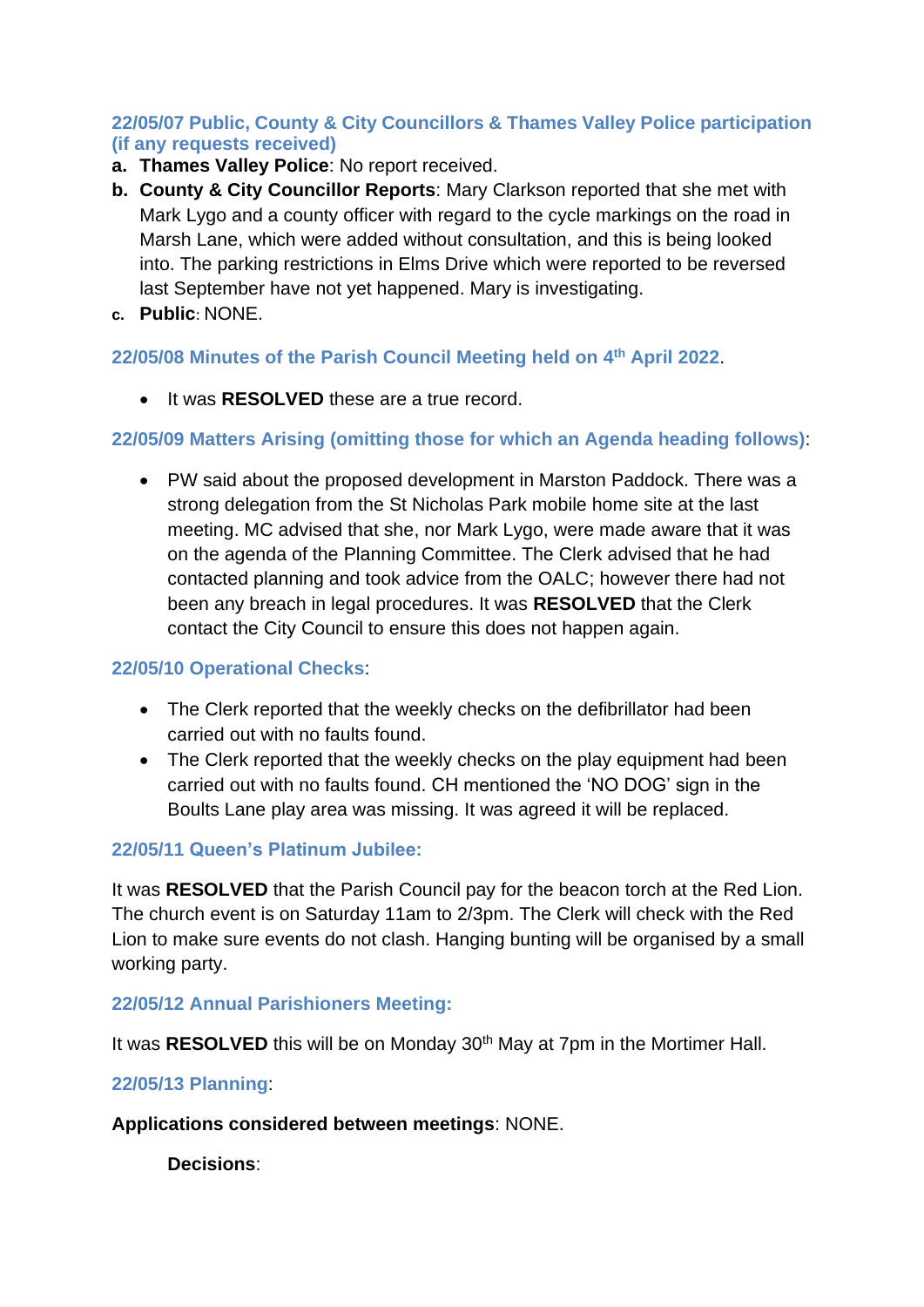22/00187/FUL – 140 Oxford Road – **REFUSED**

# **Awaiting Decisions**:

20/02457/DEL – Willow Barn, Oxford Road

21/02580/FUL – St Nicholas Caravan Park/Marston Paddock

21/03294/FUL – 56 Marsh Lane

21/03100/FUL – Land to rear of 1 Cromwell Close

22/00434/FUL – 4 Southcroft

22/00627/FUL – 86 Arlington Drive

22/00359/FUL – Manor Farm, 15A Mill Lane

22/00404/FUL – 36 Cavendish Drive.

## **Applications to be decided**:

- **22/00759/FUL – 69 Arlington Drive** Erection of a first-floor side extension. Erection of a single storey front extension and formation of a front porch. Removal of 1 window and insertion of 2 windows to side elevation. – **NO OBJECTION.**
- **22/00869/FUL – 52 Mill Lane** Demolition of existing garage/outbuilding and erection of a rear garage annexe to provide ancillary accommodation to main house. – **CONCERN WITH PARKING. ASKED IF THIS COULD BE CALLED IN.**
- **Update on former Jack Russell site**: Work ongoing. CH expressed how pleasant the development looked.

**22/05/14 Finance**: Bank balance as at 01/05/2022 –

Unity Trust A/c. £64,785.19 (including CiL £18,189.40) Petty Cash £179.74

Skipton Building Society A/c £5,036.09 Newbury Building Society A/c £86,950.84

| The following accounts to be paid:                         | £ Incl. VAT |  |
|------------------------------------------------------------|-------------|--|
| Clerk's Pay Including Expenses, Pension, etc. - April 2022 |             |  |
| Mr D. Hook (Removal of shower floor)                       | 420.00      |  |
| <b>Total Pest Control (Quarterly Charge)</b>               | 177.60      |  |
| DM Payroll Services (Annual Charge)                        | 120.00      |  |
| Seiretto (Renewal of SSL Services)                         | 46.80       |  |
| <b>SLCC (Themed Summit Training)</b>                       | 54.00       |  |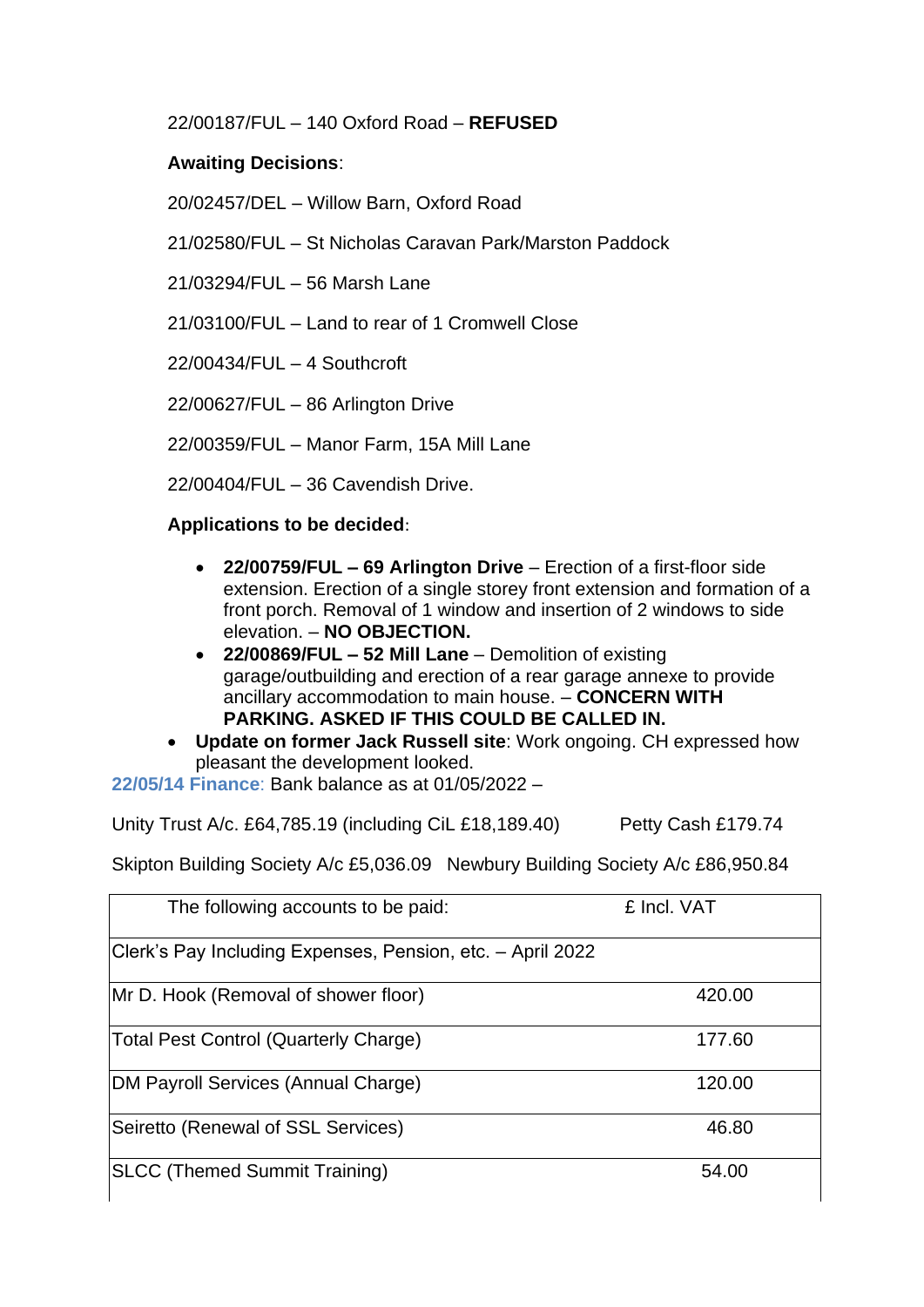| <b>OALC</b> (Annual Membership)                 | 691.23                |
|-------------------------------------------------|-----------------------|
| Wickes (Small Sander)                           | 59.00                 |
| Staples (Ink & Staples)                         | 91.84                 |
| Castle Water (Cemetery Use)                     | 29.24                 |
| <b>JDP Solutions (Elections Flier)</b>          | 156.00                |
| BGG (Grass Cutting & Litter Picking April)      | 462.00                |
| <b>TOTAL</b>                                    | £5,238.97             |
| <b>Petty Cash Expenditure:</b>                  | <b>No Expenditure</b> |
| <b>INCOME:</b>                                  |                       |
| Oxford City Council (First Half - Year Precept) | 35,484.50             |
| <b>TOTAL</b>                                    | 35,484.50             |

• It was **RESOLVED** to accept these accounts. It was also **RESOLVED** not to pay Sherfield Flooring Ltd until the kitchen repair had been completed.

# **22/05/15 Appointment of members onto existing Committees:**

- Planning Committee: It was **RESOLVED** that PW, MJ, PH, MB, CV be elected to this committee. The meeting arrangements would remain 'when needed'.
- Recreation Grounds, Pavilion & Cemetery Committee: It was **RESOLVED** that PC, AM, PH, CH & MB be elected to this committee.
- Staffing & Standards Committee: It was **RESOLVED** that PW, DH, PC, PH be elected to this committee.
- Finance Committee: It was **RESOLVED** that PH, PC, MJ, LM, LU, CH be elected to this committee. It was **RESOLVED** that PH be elected as chair.
- Environment Committee: It was **RESOLVED** that AM, MJ, LM, CV, SD, LU be elected to this committee.

# **22/05/16 Review of representatives on, or working with, external bodies and arrangements for reporting back:**

- Mortimer Hall: It was **RESOLVED** DH be the council representative.
- OXSRAD: It was **RESOLVED** SD be the council representative.
- Public Transport: It was **RESOLVED** MJ be the council representative.
- Green Belt Network: It was **RESOLVED** PW be the council representative.
- Parish Forum: It was **RESOLVED** CV be the council representative.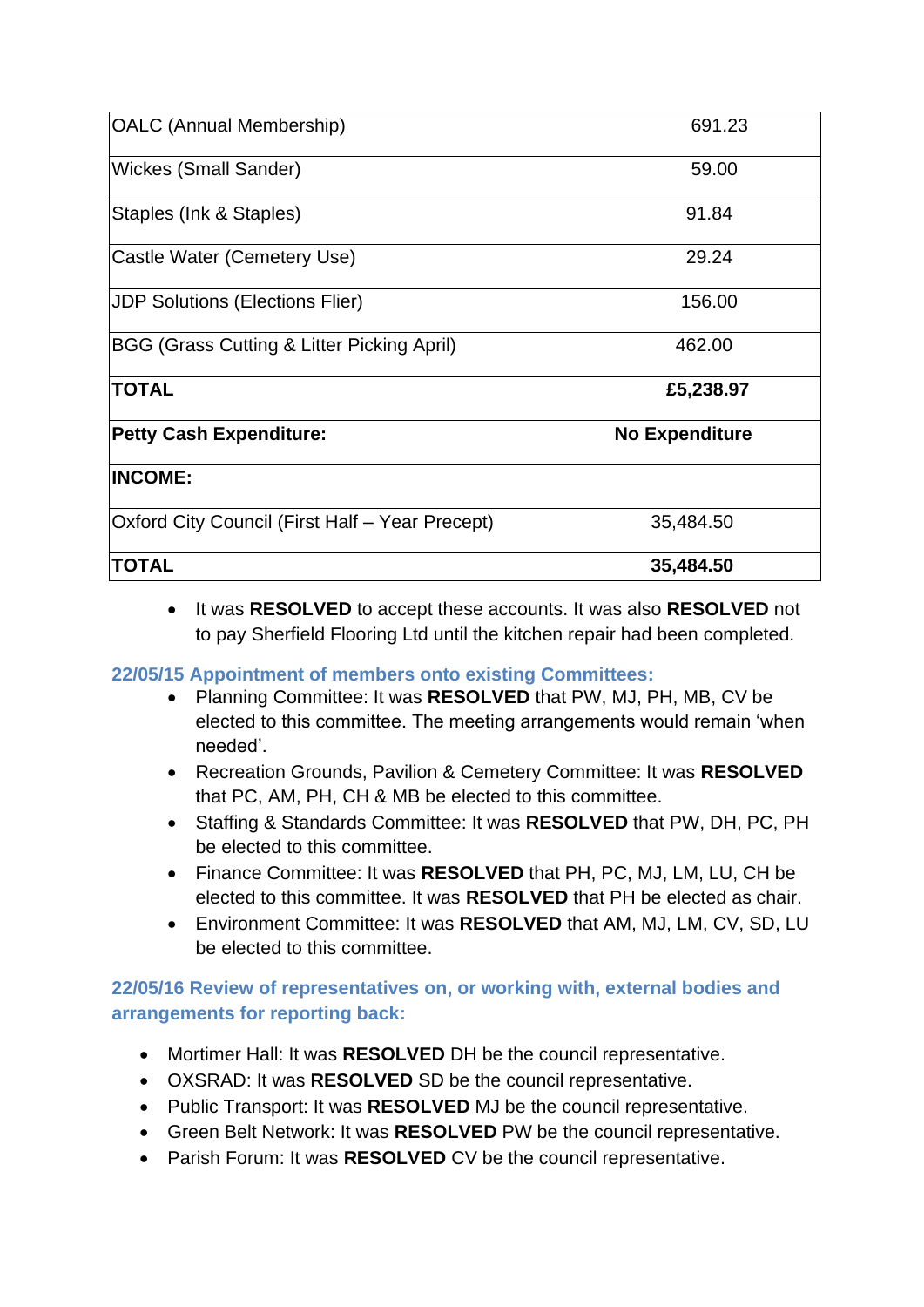## **22/05/17 Appointment of any new committees:** NONE.

## **22/05/18 Review of the terms of reference for committees:**

• It was **RESOLVED** this would be discussed in the respective committees and proposals brought back to the council.

#### **22/05/19 Review of the council's and/or staff subscriptions to other bodies:**

• It was **RESOLVED** to continue with the Oxfordshire Association of Local Councils (OALC), Society of Local Council Clerks (SLCC), Oxfordshire Green Belt Network, Institute of Cemetery & Crematorium Management (ICCM), CommunityFirst Oxfordshire and Parish Online.

#### **22/05/20 Policies:**

- It was **RESOLVED** to adopt all current policies.
- Councillors Handbook: Some councillors had already emailed the Clerk with feedback which will be incorporated.

#### **22/05/21 Calendar of Meetings:**

DH stated that this was obviously a framework of meeting dates and others may be added when needed. It was **RESOLVED** to adopt the dates of the various meetings.

## **22/05/22 Pavilion, Recreation Grounds & Cemetery:**

Tenders for replacement of the multi-play equipment in the Mortimer Hall Recreation Ground – There was some discussion on whether the slide should be open or enclosed. It was **RESOLVED** that SD ask the St Nicholas Primary School pupils what is preferred, although there is a deadline of the end of May.

Memorial for June Handley: It was **RESOLVED** to accept the request.

## **22/05/23 Local Council Awards Scheme:**

It was **RESOLVED** for the council to go for the Quality Standards with a view to Quality Gold after that.

#### **22/05/24 LOGO:**

• DH thanked the one person who entered the competition. It was **RESOLVED** to readvertise.

**22/05/25 Plus anything of an urgent nature which comes to the Clerk's attention since the agenda was set:**

• NONE.